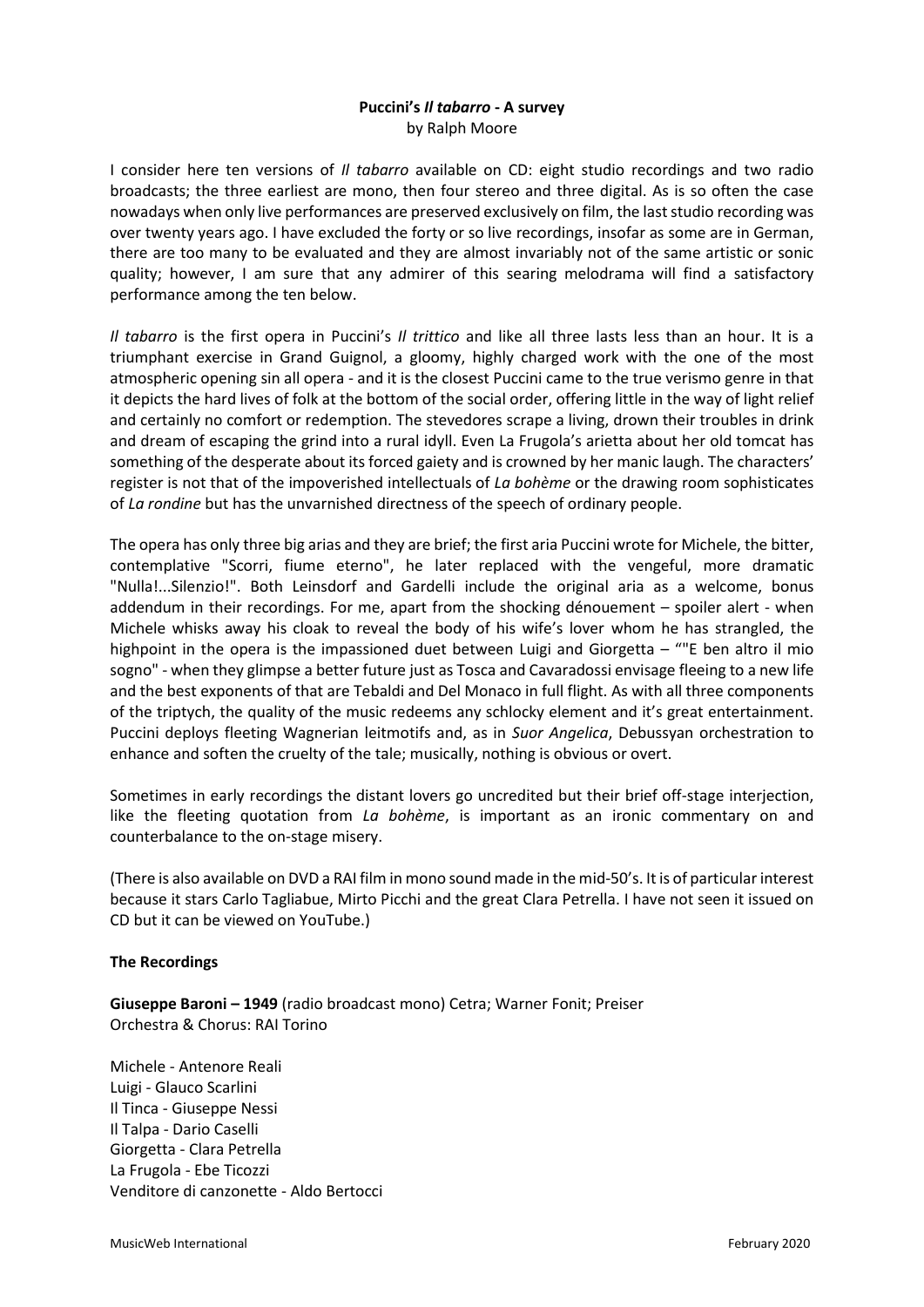Obviously its relatively primitive sound quality precludes this from being a first choice but the clean, if boxy, mono is perfectly listenable and allows us to hear one of the great, quasi-forgotten spinto sopranos of the mid-twentieth century, Clara Petrella, whose voice and acting prowess were on a par. She has a huge, clear voice, vibrant, firm and even throughout its developed registers, with a ringing top and trenchant low notes; her one issue was with a certain wildness in pitch but that was the product of her vocal expressive abandon and her neglect today is criminal. Her Luigi is one Glauco Scarlini about whom I know nothing; he is more than adequate, sounding young, passionate and nervous, if occasionally a bit thin and nasal. Antenore Reali was only in his early fifties at the time of recording but sounds something of a veteran. He has an intermittent wobble and yells a bit - ill health forced him to retire shortly after - but that suits the aging Michele, who is meant to be twice Giorgetta's age and otherwise his baritone is really powerful and impressive. The other singers will be familiar to only to aficionados but they are excellent: Nessi was the first Emperor in *Turandot*, Caselli a fine – mostly comprimario – bass; the strong-voiced mezzo-soprano Ebe Ticozzi turns up frequently in recordings from the 50's singing alongside the likes of Callas and sings the same role six years later in the recording reviewed next. The playing of the Turin orchestra is vivid and Baroni's conducting masterful; he captures the sweep, drama, atmosphere and pathos of the score in all its moods. This is something of a museum piece but devotees of Petrella and historical recordings of merit will enjoy it; there is always something spiritedly unfettered about those old Cetra recordings, redolent of a vanished age.

**Mario Cordone – 1955** (radio broadcast mono) Andromeda; Myto; Cantus, Great Opera Performances Sinfonieorchester des Norddeutschen Rundfunks (Hamburg)

Michele - Ettore Bastianini Luigi - Salvatore Puma Il Tinca - Angelo Mercuriali Il Talpa - Eraldo Coda Giorgetta - Nora De Rosa La Frugola - Ebe Ticozzi Venditore di canzonette - Luigi Alva

This recording has also been issued on the Myto and GOP labels but I don't know if the sound is as good on those as it is on the Andromeda remastering I own; it's easy to forget that this is only mono, the sound is so remarkably clean, immediate and atmospheric right from the start, with lovely sound effects evoking the river traffic on the Seine. The conducting and orchestral playing are first rate but I admit never to having previously encountered conductor Mario Cordone. The whole cast is Italian despite this being a recording - presumably a radio broadcast? - from Hamburg in 1954.

Of course, the main draw is the presence of Ettore Bastianini, prince of post-war Italian baritones whose career roughly paralleled that of Maria Callas and who died of throat cancer at only 44 years old in 1965. His dark, vibrant voice with its thrilling top notes and deep timbre inherited from his years as a bass before the upward shift of tessitura is always a feast for the ears and he is also engaged in his portrayal of the tormented Michele, allowing us to empathise with his anguish at being in a failing marriage. He is partnered with two decent, second-rank singers who share a rather obtrusive tremolovibrato but throw themselves into their roles con gusto. Sicilian tenor Puma - who may also be heard in a recommendable recording of Mascagni's "Iris" with Magda Olivero - has a tight, penetrating voice which matches that of Nora De Rosa well. Her top notes are shrill but secure. Ultimately, I prefer better pairing of lovers such as Price and Domingo in Leinsdorf's recording or Tebaldi and Del Monaco for Gardelli but De Rosa and Puma will definitely do. The supporting cast is also certainly good enough, including Luigi Alva in his debut year and veteran Ebe Ticozzi as a worn but fruity, characterful Frugola, with a great belly-laugh. The distant lovers are uncredited but good.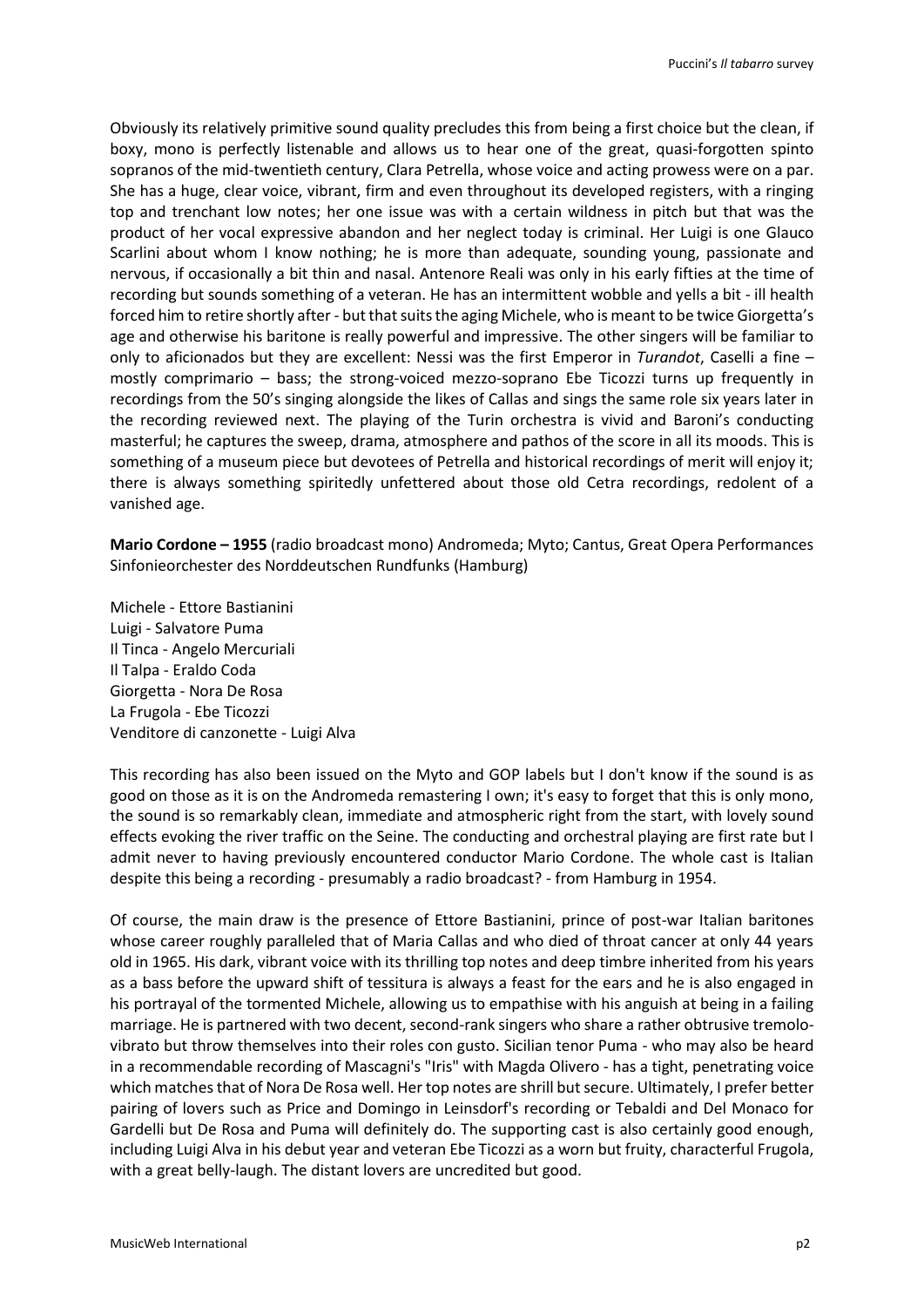Bastianini is riveting; the voice is the equal of, or better than, any other baritone who has undertaken this gem of a role, to be compared with Merrill, Milnes and Gobbi. The latter is almost too aggressive and violent to secure our sympathies but Bastianini is heart-breaking - especially as an artist he could on occasion sound bored or routine, despite the splendour of his voice. I wish we had been given the original, replaced aria for Michele, "Scorri, fiume eterno" as an addendum, too.

**Vincenzo Bellezza – 1956** (studio; mono) EMI; Regis; Naxos Orchestra & Chorus: Teatro dell'Opera di Roma

Michele - Tito Gobbi Luigi - Giancinto Prandelli Il Tinca - Piero De Palma Il Talpa - Plinio Clabassi Giorgetta - Margaret Mas La Frugola - Miriam Pirazzini Venditore di canzonette - Renato Ercolani Due amanti - Silvia Bertona; Piero De Palma

The raison d'être of this set is the gripping characterisation of Michele, the cuckolded bargee, by the great Tito Gobbi. He brings both pathos and venom to his performance; a desperate man, desperately unhappy, driven to commit a desperate act. The only problem is that he is so aggressive and miserable that some might find it hard to empathise with him, as his capacity for violence is signalled too strongly from the start. His Giorgetta is richly sung by Margaret Mas. She's a little mature sounding compared with other singers in this part but that adds a poignancy to the "last chance for happiness" feel to her fling with Luigi and the loss of her child. Luigi himself is a tad throatily sung by Prandelli; he cannot hold a candle to Del Monaco or Domingo in this role but he is nonetheless a convincing actor. Supporting roles are well sung and although most of Puccini's requests for atmospheric sound effects (so effectively honoured in the modern Pappano set) are ignored, the feel is authentic.

The Regis issue is clearly taken from clean LP's; there is a continuous swoosh and a papery quality to the sound which is not entirely owing to the original EMI recording. It's not too disturbing and this is certainly a cheap way to get to know this classic 1956 performance. Furthermore, you get six excerpts from four other Puccini operas, sung by distinguished singers Olivero, Tucker, Welitsch and Sayao, thrown in for good measure - but the best bet now is the Naxos remastering. Given its sonic limitations, vocal deficiencies and the lack of tenderness in Gobbi's characterisation despite its vocal and dramatic adeptness, this is surely at best a supplement to a first choice.

**Lamberto Gardelli – 1962** (studio; stereo) Decca; Alto Orchestra & Chorus: Maggio Musicale Fiorentino

Michele - Robert Merrill Luigi - Mario Del Monaco Il Tinca - Renato Ercolani Il Talpa - Silvio Maionica Giorgetta - Renata Tebaldi La Frugola - Lucia Danieli Venditore di canzonette - Piero De Palma Due amanti - Dora Carral; Gianfranco Manganotti

This is in excellent 60's Decca sound and remains by favourite blood-'n-guts-verismo performance. By this stage of her career Tebaldi was losing the top notes so she avoids high C's here and those high notes she essays are sometimes harsh - yet otherwise her voice is in excellent condition. She is mightily impressive here, spurred on by Del Monaco's fabulous histrionics. Her evident maturity making her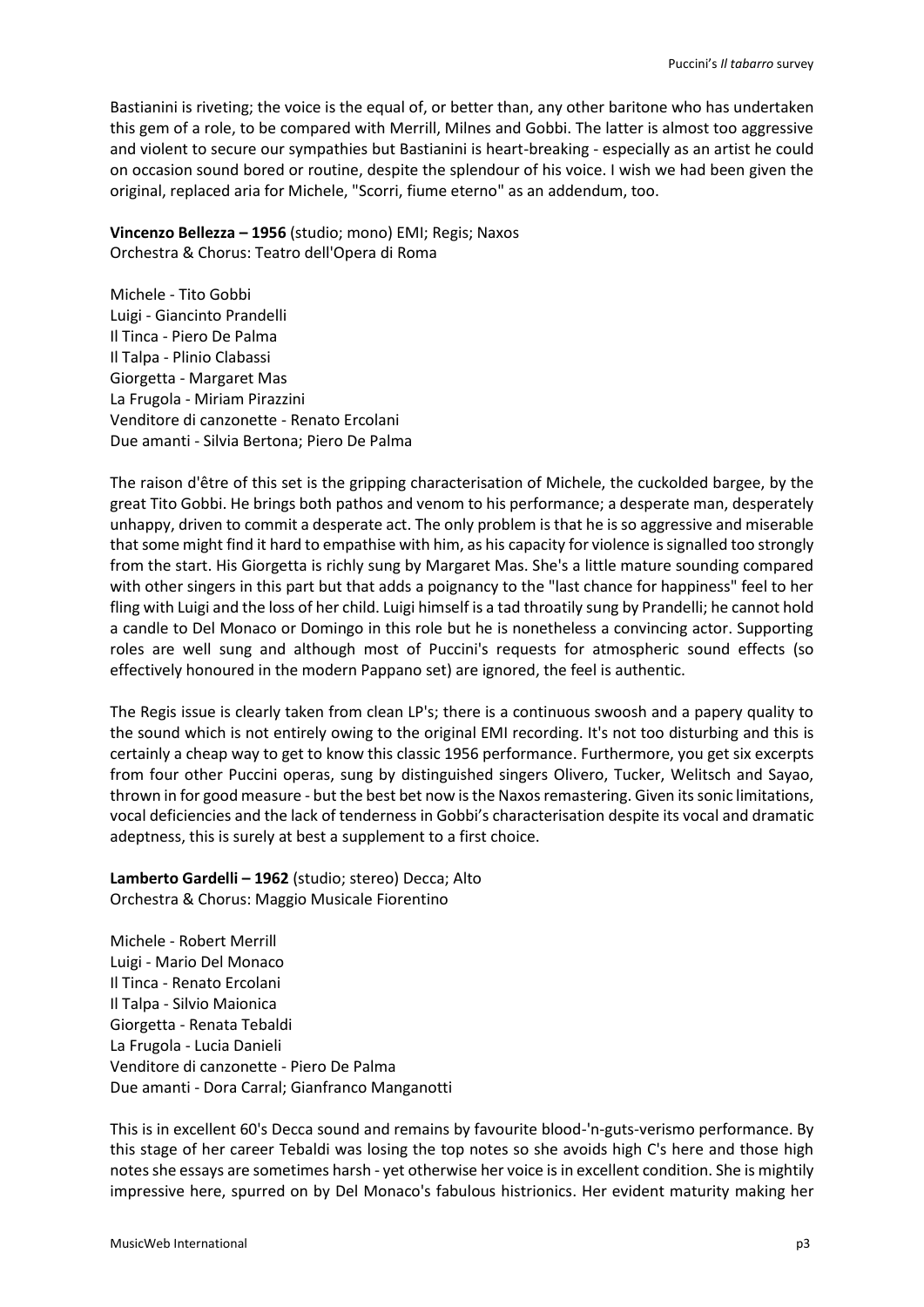characterisation of Giorgetta as a bored housewife - more accurately, a bargewife - all the more convincing; Luigi is her passport to freedom and romance, an escape from the stultifying oppressiveness of her life on the river with an older husband. Del Monaco is really too forceful and heroic for the young stevedore so easily subdued and strangled by Michele but his "crudeness" is consonant with the rawness of their passion and his "meglio non pensare" aria and duet with Tebaldi are thrilling. Merrill uses his beautiful baritone aptly to portray Michele's smouldering jealousy and violence; he is touching in his misery as when enacting Rigoletto and is closer in timbre to Milnes (another successful recorded performance for Leinsdorf) than Gobbi, whose incisive tone and dramatic inflections remain inimitable but who is also too relentless and is saddled both with so-so co-singers and mono sound.

Fans of Tebaldi and the vastly experienced Gardelli need not hesitate. As this performance seems not to be available separately you must find the 3 CD set at an affordable price or buy the bargain Alto issue of *Il trittico* on 2 CDs.

**Erich Leinsdorf – 1971** (studio; stereo) RCA New Philharmonia Orchestra & John Alldis Choir

Michele - Sherrill Milnes Luigi - Plácido Domingo Il Tinca - Piero De Palma Il Talpa - Robert Amis El Hage Giorgetta - Leontyne Price La Frugola - Oralia Domínguez Venditore di canzonette - Philip Langridge Due amanti - Elizabeth Gale; Nigel Rogers

Now nearly fifty years old, this recording present three great artists who are vocally at their absolute youthful peak. Leinsdorf, although typically driven, is a skilled, flexible and expressive conductor here, so anyone concerned that he might be in one of his periodic fits of perfunctory hastiness need not be concerned; he negotiates the swiftly alternating moods of this dark little melodrama sensitively and this responsiveness is neatly complemented by some judicious sound effects such as the tug-boat horns so that the mood-painting this opera requires emerges effectively. Price is smokily seductive as the unhappy Giorgetta, although I could wish her Italian to be more pointed and incisive and her delivery at key moments of drama is sometimes too cool and detached. Domingo is in sappiest, most youthful voice and Milnes is darkly brooding - he always did festering menace rather well - yet his baritone per se remains smoothly burnished and beautiful.

While this does not displace my favourite sets such as Gardelli with Tebaldi and Del Monaco singing their hearts out or the Pappano version with its sustained, crackling tension, it is nonetheless a deeply satisfying performance.

(This has been issued paired with Santi's *I Pagliacci* and also separately.)

**Lorin Maazel – 1977** (studio; stereo) New Philharmonia Orchestra & Ambrosian Opera Chorus

Michele - Ingvar Wixell Luigi - Plácido Domingo Il Tinca - Michel Sénéchal Il Talpa - Dennis Wicks Giorgetta - Renata Scotto La Frugola - Gillian Knight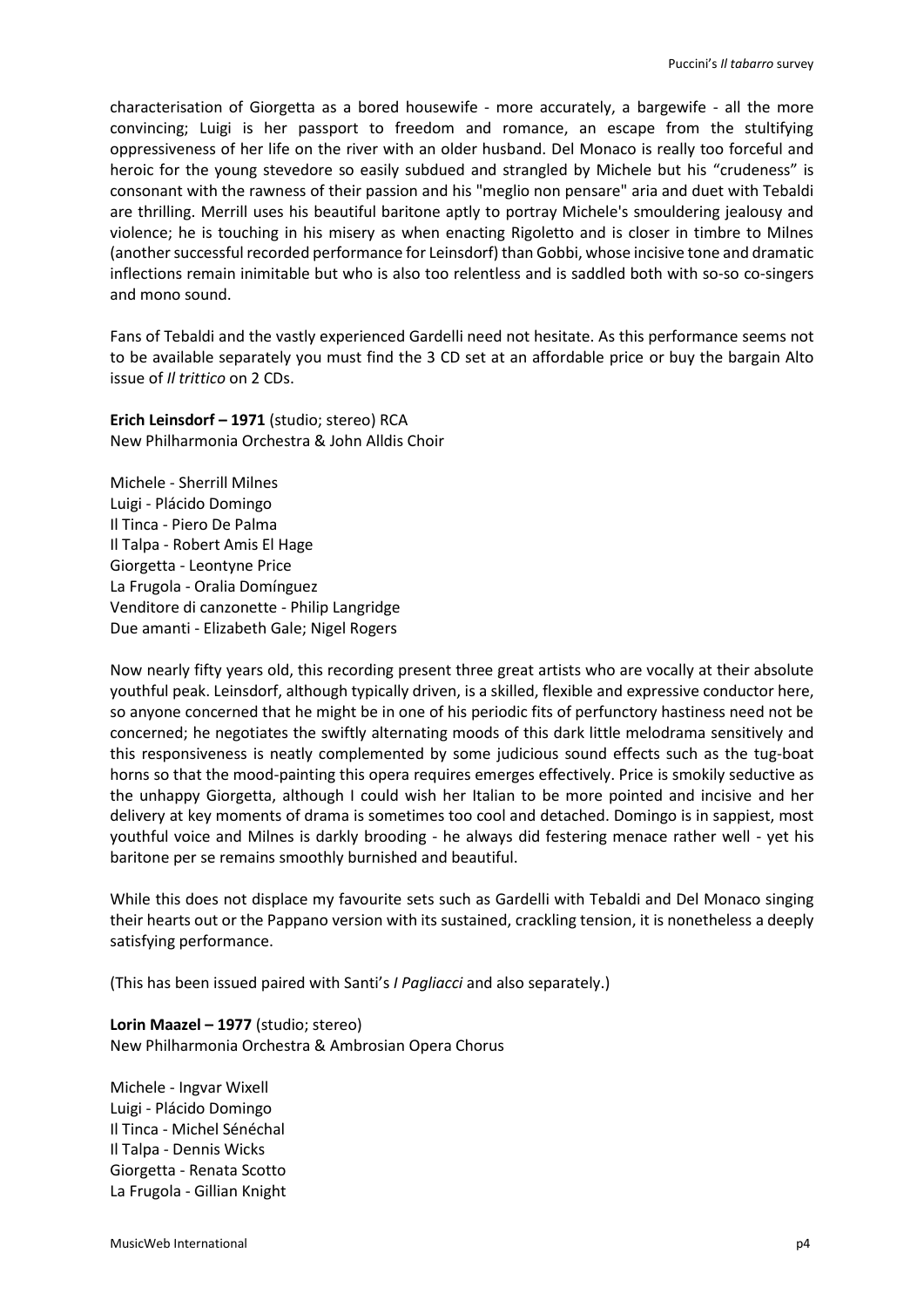Venditore di canzonette - John Treleaven Due amanti - Yvonne Kenny; Peter Jeffes

This is still available only as part of the complete set of *Il trittico* or as a download and I admit to qualified rapture for the set as a whole, somewhere in between the two extremes of raves and the moans it seems to attract. It is admirable in many respects, not least in the presence of a young(ish) Domingo repeating his glamorous Luigi and the commitment of the great and large-voiced vocal actress Renata Scotto.

Maazel's conducting is decidedly relaxed throughout, hence he gives his singers plenty of space to make their points but there is sometimes a lack of tension and excitement which slightly compromises the atmosphere of these most specifically and uniquely atmospheric of Puccini's works.

In many ways, I would like these recordings even more if I were not familiar with others which are even better. Scotto's admirers need not hesitate: they will overlook the incipient beat on loud notes and the screech on the highest, including uncomfortable high Cs in favour of her searing delivery of text and ability to ride an orchestra; she also cunningly exploits the little break between her registers to powerful emotive effect. Her rather mature tone is not so inappropriate to Giorgetta if you envisage her as a woman disillusioned, no longer in the first flush of youth, who has lost a child and, trapped in an unhappy marriage to a middle-aged man, is seeking solace in the arms of a handsome young lover; this is how Margaret Mas in the 1956 Bellezza recording and Guleghina for Pappano play her, too. Domingo makes a lovely sound but is not as virile and visceral as Del Monaco and strains a bit in the passionate duet between his Luigi and Scotto's Giorgetta, where Maazel lets things go a bit slack. Wixell, while he has a lovely, if slightly woolly, baritone and arouses our sympathy is simply not is the same league as Gobbi, Milnes or Merrill in the dark menace stakes. The supporting cast is generally very good and I enjoy the contribution in particular of Gillian Knight as La Frugola but in general there are even better ensembles in rival sets.

Some will also lament the lack of a proper libretto - standard in more recent bargain boxes - but the synopses are quite detailed. While I can cope with the lack of libretto, I am more irritated by Sony's absurdly allotting only one track for the whole opera (and only two tracks for each of the other operas in the box set); goodness knows why. However, if you value Scotto's histrionic talent and the virtues of her vocal layout over its failings, don't mind the absence of texts and the daft tracking, this still has much to offer, even if it is not perhaps the obvious top choice.

### **Giuseppe Patanè – 1987** (studio; stereo) Eurodisc; RCA Münchner Rundfunkorchester & Chor des Bayerischen Rundfunks

Michele - Siegmund Nimsgern Luigi - Giorgio Lamberti Il Tinca - Tullio Panè Il Talpa - Gerhard Auer Giorgetta - Ilona Tokody La Frugola - Vera Baniewicz Venditore di canzonette - Ulrich Reß Due amanti - Karin Hautermann; Heinrich Weber

Nice orchestral playing and sensitive conducting are what we might expect from this conductor and orchestra. Sound effects are minimal – no foghorns but only a brief interjection of what sounds more like the motorcar horns Puccini requested. Both the principals we first hear have an odd, characterful glottal catch in their voices but whereas Tokody – who sounds uncannily like Renata Scotto, with the same intensity but also the same spread up top – exploits that tic to plangent effect, I always find the break in Nimsgern's baritone a bit irritating and not especially suggestive of menace when that is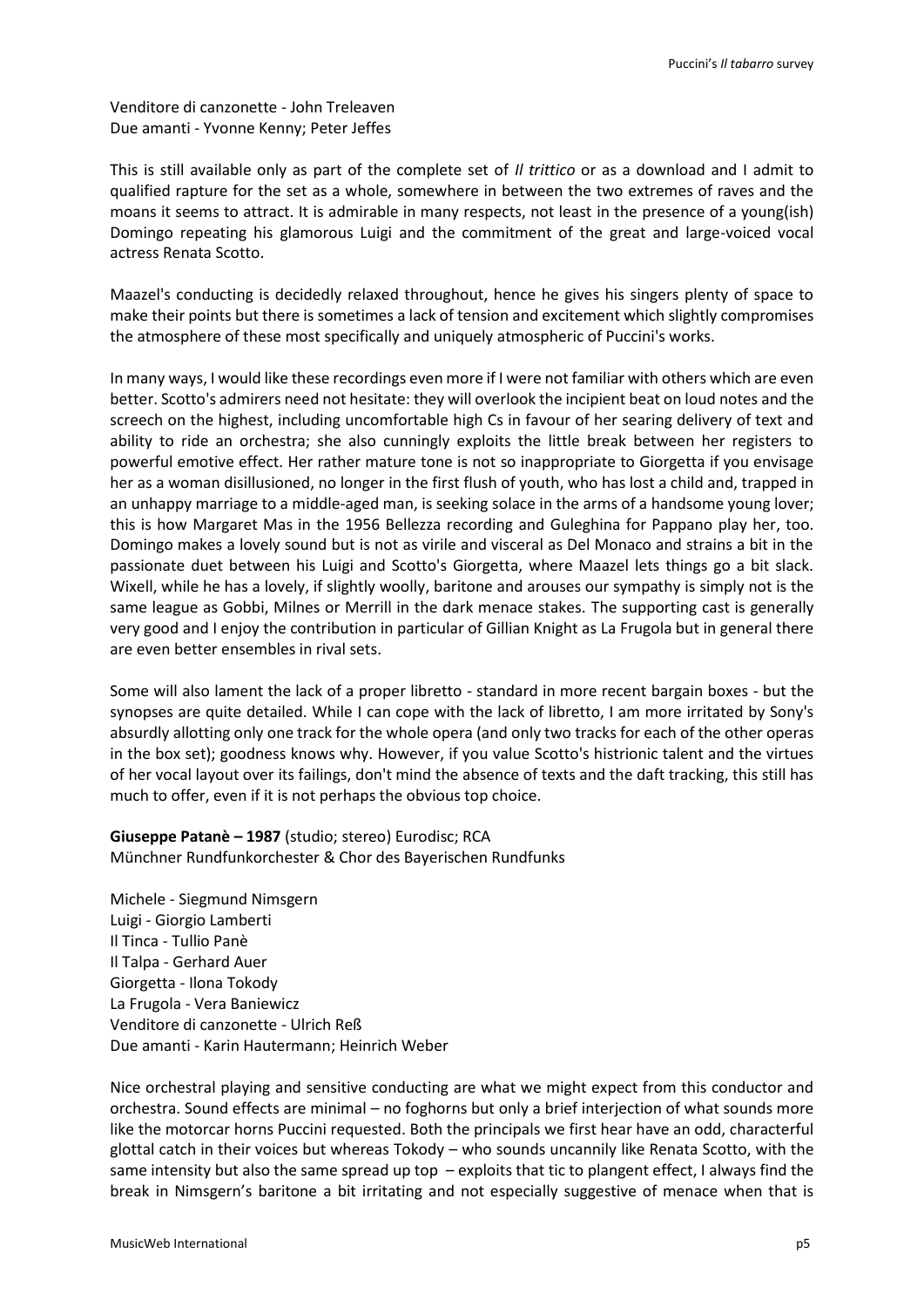required. He makes Michele sympathetic in that he always sounds on the verge of tears but the bleat in his timbre is not grateful on the ear. He yells and barks in his rage and cannot summon up the leonine power of Bastianini or Merrill. Lamberti has a hard, nasal tenor which is not particularly heroic or alluring of tone and he cannot rise to the big, sustained climaxes of his arioso passages like Del Monaco or Giacomini but he gives freely of what vocal resources he has (Tokody drowns him out). The supporting cast is nothing special: la Frugola is a bit blowsy and inclined to sound under the note and the song-pedlar's tenor is weedy.

The analogue sound is somewhat over-spacious – odd that it isn't digital as late as 1987. This is an adequate performance and to its credit has proper tracking cues and an Italian libretto but apart from Tokody's ample-voiced Giorgetta, there is no compelling reason to prefer it over other, better recordings.

**Bruno Bartoletti – 1991** (studio; digital) Decca Orchestra & Chorus: Maggio Musicale Fiorentino

Michele - Juan Pons Luigi - Giuseppe Giacomini Il Tinca - Piero De Palma Il Talpa - Franco De Grandis Giorgetta - Mirella Freni La Frugola - Gloria Scalchi Due amanti - Barbara Frittoli; Romano Emili

This recording was made relatively late in Freni's carer and both the depth of her characterisation and the amplitude of her voice are somewhat compromised by its encroaching beat and neither she nor the dark-toned, stentorian Giacomini really convinces as a young lover for all the conviction of their singing. Giacomini's baritonal tenor – essentially an Otello - is an impressive instrument and he sounds suitably rough and desperate, but his timbre is uncannily similar to that of Pons. His duets with Freni make a visceral impact. On the other hand, Pons offers a subtle, almost too noble and beautifully sung Michele and his grief is heart-breaking; he doesn't make Gobbi's mistake of making Michele repellent. Veteran Piero De Palma makes a vivid Tinca and Gloria Scalchi an unusually – perhaps improbably youthful, if richly-voiced Frugola. Bartoletti's direction is refined and carefully gauged; Puccini's cunningly devised orchestral textures are transparent and beautifully balanced. The sound is perfect; Decca's best. There is a great deal to enjoy here but it's not my top choice.

**Alexander Rahbari – 1994** (studio; digital) Discovery Belgian Radio and TV Philharmonic Orchestra and Chorus

Michele - Eduard Tumagian Luigi - Nicola Martinucci Il Tinca - Antonio Leonel Il Talpa - Marcel Rosca Giorgetta - Maria Slatinaru La Frugola - Lucienne van Deyck Due amanti - Diane Verdoodt; Antonio Leonel

This is in many ways looks similar to the Patanè recording as a decent, second-rank performance of no special distinction which is inevitably over-shadowed by starrier versions. However, the sound here is better, the orchestral playing and conducting more varied and nuanced and the voices generally superior to those of the RCA recording; Gauci often sounds very similar to Scotto and the mature Freni for Bartoletti, with the same amplitude but also the same encroaching beat and spread. It's a pity she muffles the words and ducks the optional top C on her "strana nostalgia" preceding the impassioned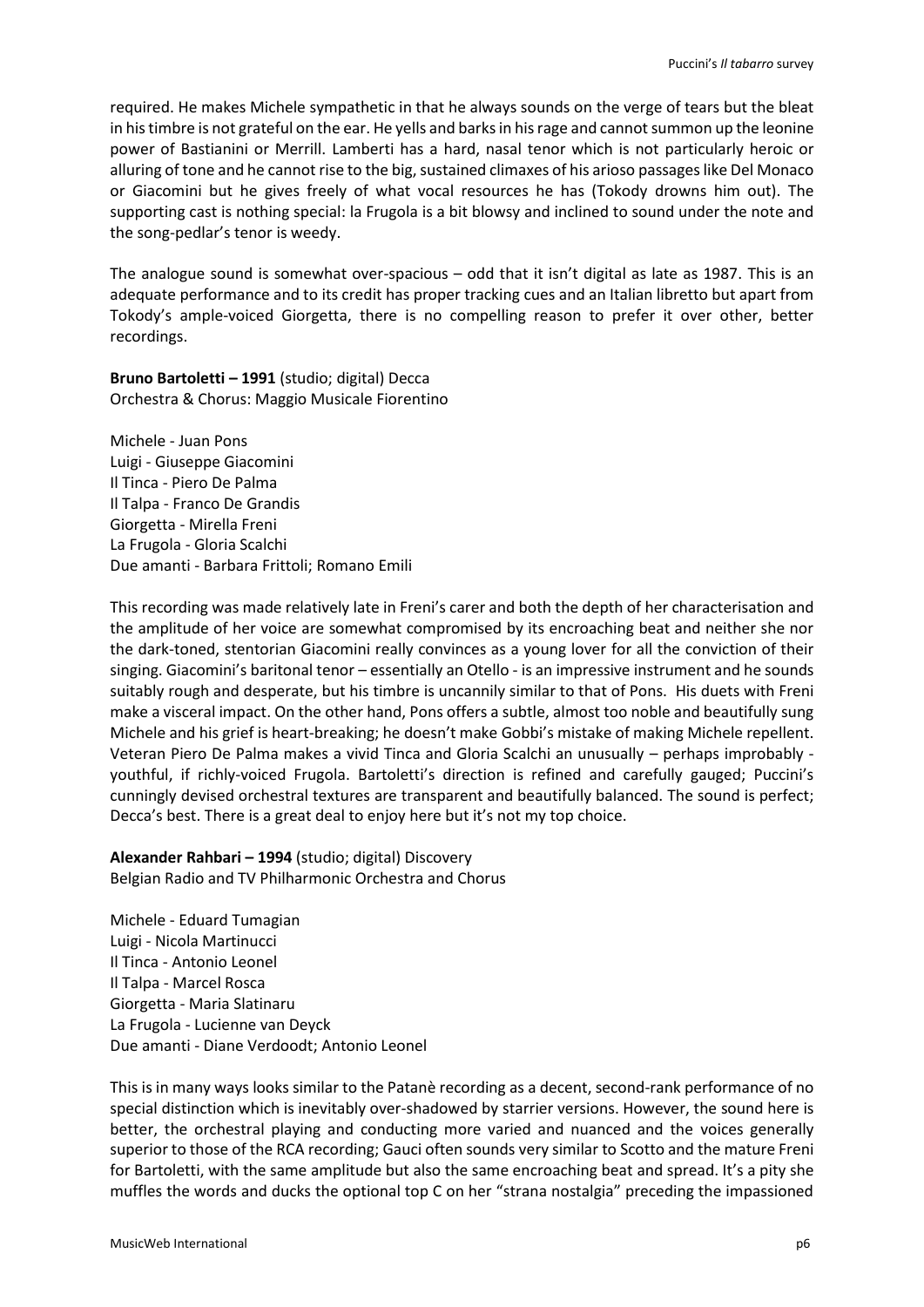love duet but she is very involved - as his Tumagian as her cuckolded husband. He has a lean, clean, resonant baritone with plenty of bite – again, much more striking than Nimsgern's cracked instrument. As with Gauci's failing, it's unfortunate that "Squaldrina" goes for almost nothing – more like a plaintiff observation than a curse. He makes up for it by the powerful delivery of his aria "Nulla!..Silenzio!". Spinto tenor Martinucci has considerably more voice than Giorgio Lamberti, even if he is not the equal of Domingo, Del Monaco et al; his grainy timbre is to that of Shicoff. Special kudos goes to Lucienne van Deyck as La Frugola; she was the singer whose Zia Principessa added a note of distinction to the otherwise mediocre *Suor Angelica* made by the same forces on the same label.

The digital sound is very good, a dozen cues are provided, Puccini's desired sound-effects are included and the booklet contains an Italian libretto. This is really very enjoyable, despite not being first choice and I want it on my shelves, whereas the Patanè will go to the charity pile as superfluous to requirements.

**Antonio Pappano – 1998** (studio; digital) EMI London Symphony Orchestra & London Voices

Michele - Carlo Guelfi Luigi - Neil Shicoff Il Tinca - Ricardo Cassinelli Il Talpa - Enrico Fissore Giorgetta - Maria Guleghina La Frugola - Elena Zilio Venditore di canzonette - Barry Banks Due amanti - Angela Gheorghiu; Roberto Alagna

Antonio Pappano has by and large over the years triumphantly justified his preferential treatment by EMI in being allowed to record large-scale works where other eminent conductors have gone begging. This is one of the trilogy recorded in 1997 must be accounted a success even in the light of stiff competition going back fifty and more years, but of course one area where it trumps all others is the clarity and spaciousness of the sound, especially in such places as the atmospheric opening, with the lapping waters of the Seine, the distant tugboat sirens or Maria Guleghina's absolutely blood-curdling scream when Michele reveals Luigi's corpse to Giorgetta - and the orchestral playing from one of London's finest orchestras is superb.

Not least of the virtues of this recording are Carlo Guelfi's strong performance as Michele and Guleghina's convincing depiction of a bored and slightly blowsy woman who yearns to escape her mundane existence. Nonetheless, for sheer vocal thrills they yield to Del Monaco, Tebaldi and Merrill for Gardelli; Del Monaco's "Hai ben ragione; meglio non pensare" aria followed by his passionate duet with Tebaldi are among their greatest moments and I wouldn't be without them. On the other hand, Neil Shicoff, with his lighter, throatier tenor, is dramatically more convincing as a young man easily subdued by the enraged, wronged bargee, whereas Del Monaco sounds as though he could rip his head off.

Pappano directs an arresting performance of this melodrama and all round it is very satisfying although, again, I wouldn't want to be without Gobbi's searing Michele in the classic mono version and only Milnes manages to growl "Squaldrina!" (slut) through his teeth almost as feelingly as Gobbi. It's a pity, too,that Michele's alternative aria "Scorri, fiume eterno!" wasn't included, either within the opera or as an appendix.

This is available only as part of the box set of *Il trittico*. Note the luxury casting for the two, far-off lovers…